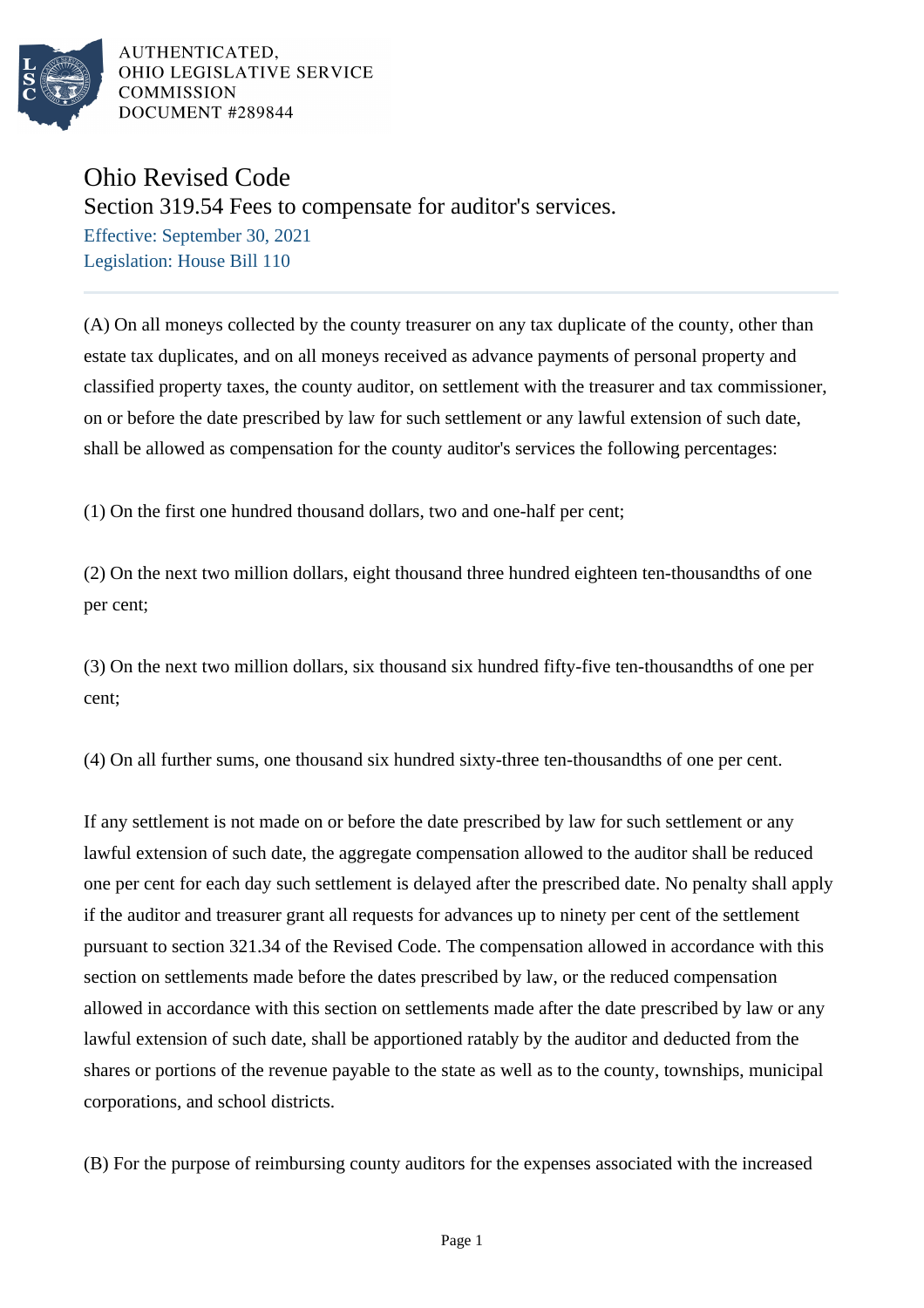

number of applications for reductions in real property taxes under sections 323.152 and 4503.065 of the Revised Code that result from the amendment of those sections by Am. Sub. H.B. 119 of the 127th general assembly, there shall be paid from the state's general revenue fund to the county treasury, to the credit of the real estate assessment fund created by section 325.31 of the Revised Code, an amount equal to one per cent of the total annual amount of property tax relief reimbursement paid to that county under sections 323.156 and 4503.068 of the Revised Code for the preceding tax year. Payments made under this division shall be made at the same times and in the same manner as payments made under section 323.156 of the Revised Code.

(C) From all moneys collected by the county treasurer on any tax duplicate of the county, other than estate tax duplicates, and on all moneys received as advance payments of personal property and classified property taxes, there shall be paid into the county treasury to the credit of the real estate assessment fund created by section 325.31 of the Revised Code, an amount to be determined by the county auditor, which shall not exceed the percentages prescribed in divisions  $(C)(1)$  and  $(2)$  of this section.

(1) For payments made after June 30, 2007, and before 2011, the following percentages:

(a) On the first five hundred thousand dollars, four per cent;

(b) On the next five million dollars, two per cent;

(c) On the next five million dollars, one per cent;

(d) On all further sums not exceeding one hundred fifty million dollars, three-quarters of one per cent;

(e) On amounts exceeding one hundred fifty million dollars, five hundred eighty-five thousandths of one per cent.

(2) For payments made in or after 2011, the following percentages:

(a) On the first five hundred thousand dollars, four per cent;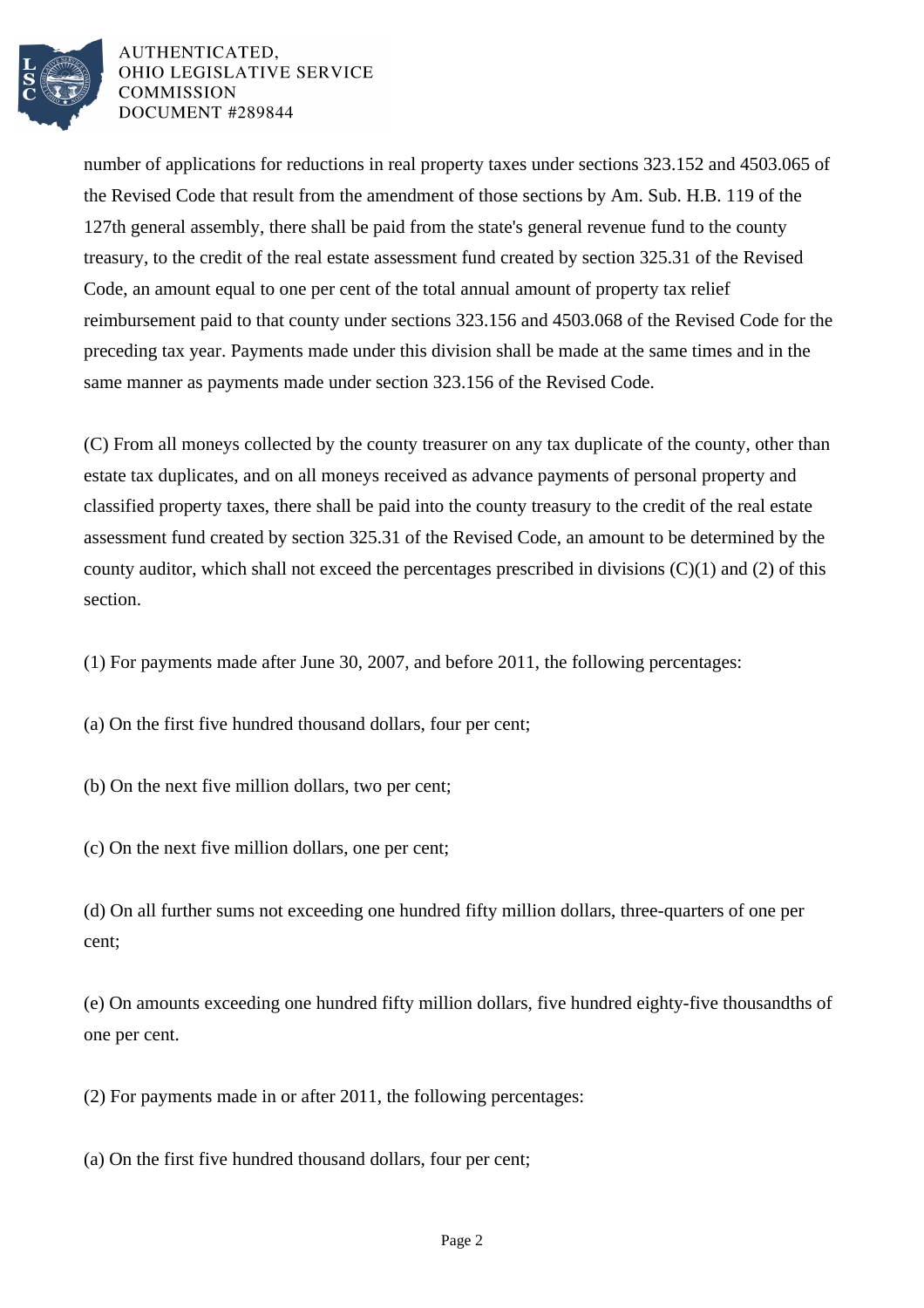

(b) On the next ten million dollars, two per cent;

(c) On amounts exceeding ten million five hundred thousand dollars, three-fourths of one per cent.

Such compensation shall be apportioned ratably by the auditor and deducted from the shares or portions of the revenue payable to the state as well as to the county, townships, municipal corporations, and school districts.

(D) Each county auditor shall receive four per cent of the amount of tax collected and paid into the county treasury, on property omitted and placed by the county auditor on the tax duplicate.

(E) On all estate tax moneys collected by the county treasurer, the county auditor, on settlement annually with the tax commissioner, shall be allowed, as compensation for the auditor's services under Chapter 5731. of the Revised Code, two per cent of the amount collected and reported that year in excess of refunds distributed, for the use of the general fund of the county.

(F) On all cigarette license moneys collected by the county treasurer, the county auditor, on settlement semiannually with the treasurer, shall be allowed as compensation for the auditor's services in the issuing of such licenses one-half of one per cent of such moneys, to be apportioned ratably and deducted from the shares of the revenue payable to the county and subdivisions, for the use of the general fund of the county.

(G) The county auditor shall charge and receive fees as follows:

(1) For deeds of land sold for taxes to be paid by the purchaser, five dollars;

(2) For the transfer or entry of land, lot, or part of lot, or the transfer or entry on or after January 1, 2000, of a used manufactured home or mobile home as defined in section 5739.0210 of the Revised Code, fifty cents for each transfer or entry, to be paid by the person requiring it;

(3) For receiving statements of value and administering section 319.202 of the Revised Code, one dollar, or ten cents for each one hundred dollars or fraction of one hundred dollars, whichever is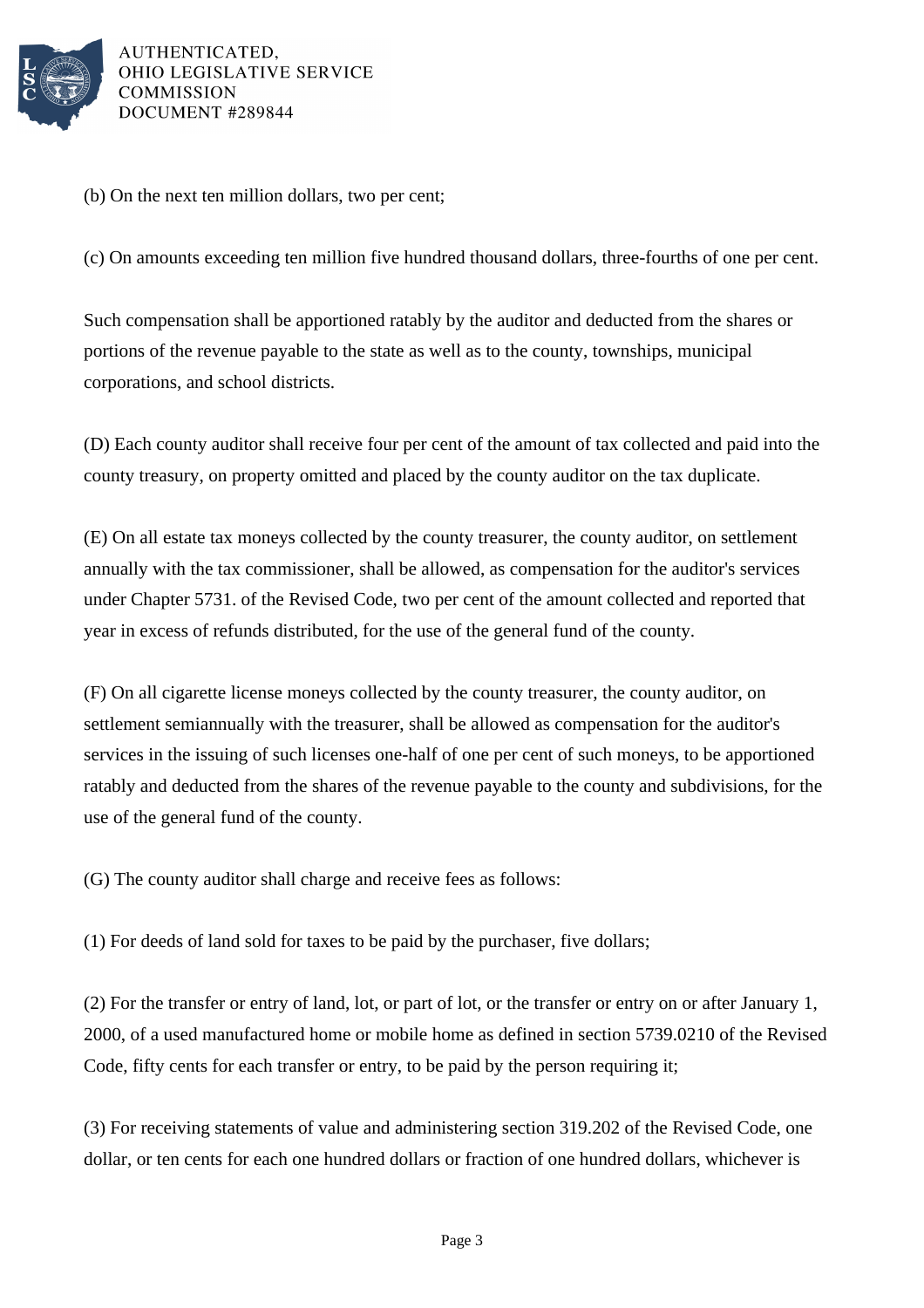

greater, of the value of the real property transferred or, for sales occurring on or after January 1, 2000, the value of the used manufactured home or used mobile home, as defined in section 5739.0210 of the Revised Code, transferred, except no fee shall be charged when the transfer is made:

(a) To or from the United States, this state, or any instrumentality, agency, or political subdivision of the United States or this state;

(b) Solely in order to provide or release security for a debt or obligation;

(c) To confirm or correct a deed previously executed and recorded or when a current owner on any record made available to the general public on the internet or a publicly accessible database and the general tax list of real and public utility property and the general duplicate of real and public utility property is a peace officer, parole officer, prosecuting attorney, assistant prosecuting attorney, correctional employee, youth services employee, firefighter, EMT, or investigator of the bureau of criminal identification and investigation and is changing the current owner name listed on any record made available to the general public on the internet or a publicly accessible database and the general tax list of real and public utility property and the general duplicate of real and public utility property to the initials of the current owner as prescribed in division (B)(1) of section 319.28 of the Revised Code;

(d) To evidence a gift, in trust or otherwise and whether revocable or irrevocable, between husband and wife, or parent and child or the spouse of either;

(e) On sale for delinquent taxes or assessments;

(f) Pursuant to court order, to the extent that such transfer is not the result of a sale effected or completed pursuant to such order;

(g) Pursuant to a reorganization of corporations or unincorporated associations or pursuant to the dissolution of a corporation, to the extent that the corporation conveys the property to a stockholder as a distribution in kind of the corporation's assets in exchange for the stockholder's shares in the dissolved corporation;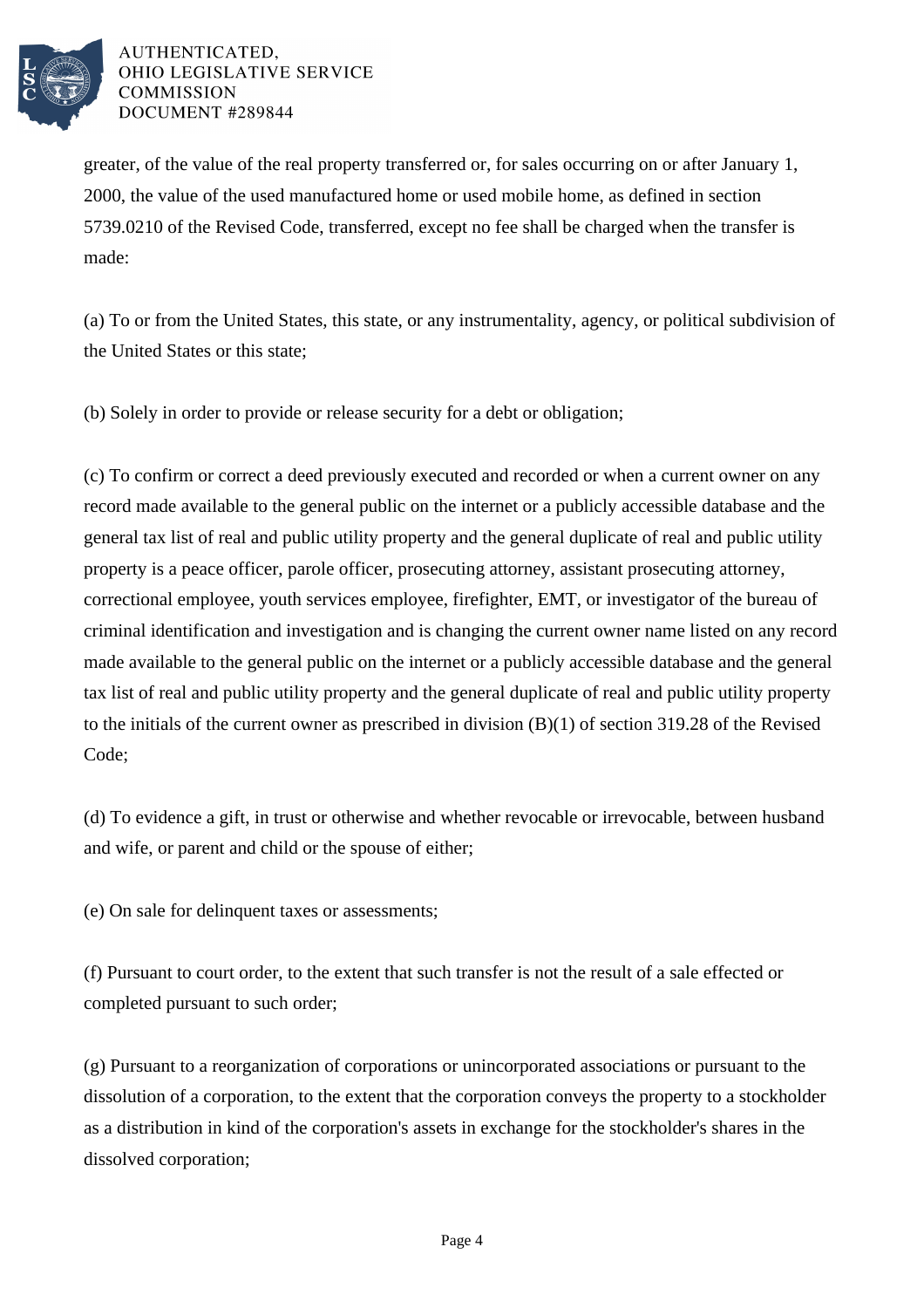

(h) By a subsidiary corporation to its parent corporation for no consideration, nominal consideration, or in sole consideration of the cancellation or surrender of the subsidiary's stock;

(i) By lease, whether or not it extends to mineral or mineral rights, unless the lease is for a term of years renewable forever;

(j) When the value of the real property or the manufactured or mobile home or the value of the interest that is conveyed does not exceed one hundred dollars;

(k) Of an occupied residential property, including a manufactured or mobile home, being transferred to the builder of a new residence or to the dealer of a new manufactured or mobile home when the former residence is traded as part of the consideration for the new residence or new manufactured or mobile home;

(l) To a grantee other than a dealer in real property or in manufactured or mobile homes, solely for the purpose of, and as a step in, the prompt sale of the real property or manufactured or mobile home to others;

(m) To or from a person when no money or other valuable and tangible consideration readily convertible into money is paid or to be paid for the real estate or manufactured or mobile home and the transaction is not a gift;

(n) Pursuant to division (B) of section 317.22 of the Revised Code, or section 2113.61 of the Revised Code, between spouses or to a surviving spouse pursuant to section 5302.17 of the Revised Code as it existed prior to April 4, 1985, between persons pursuant to section 5302.17 or 5302.18 of the Revised Code on or after April 4, 1985, to a person who is a surviving, survivorship tenant pursuant to section 5302.17 of the Revised Code on or after April 4, 1985, or pursuant to section 5309.45 of the Revised Code;

(o) To a trustee acting on behalf of minor children of the deceased;

(p) Of an easement or right-of-way when the value of the interest conveyed does not exceed one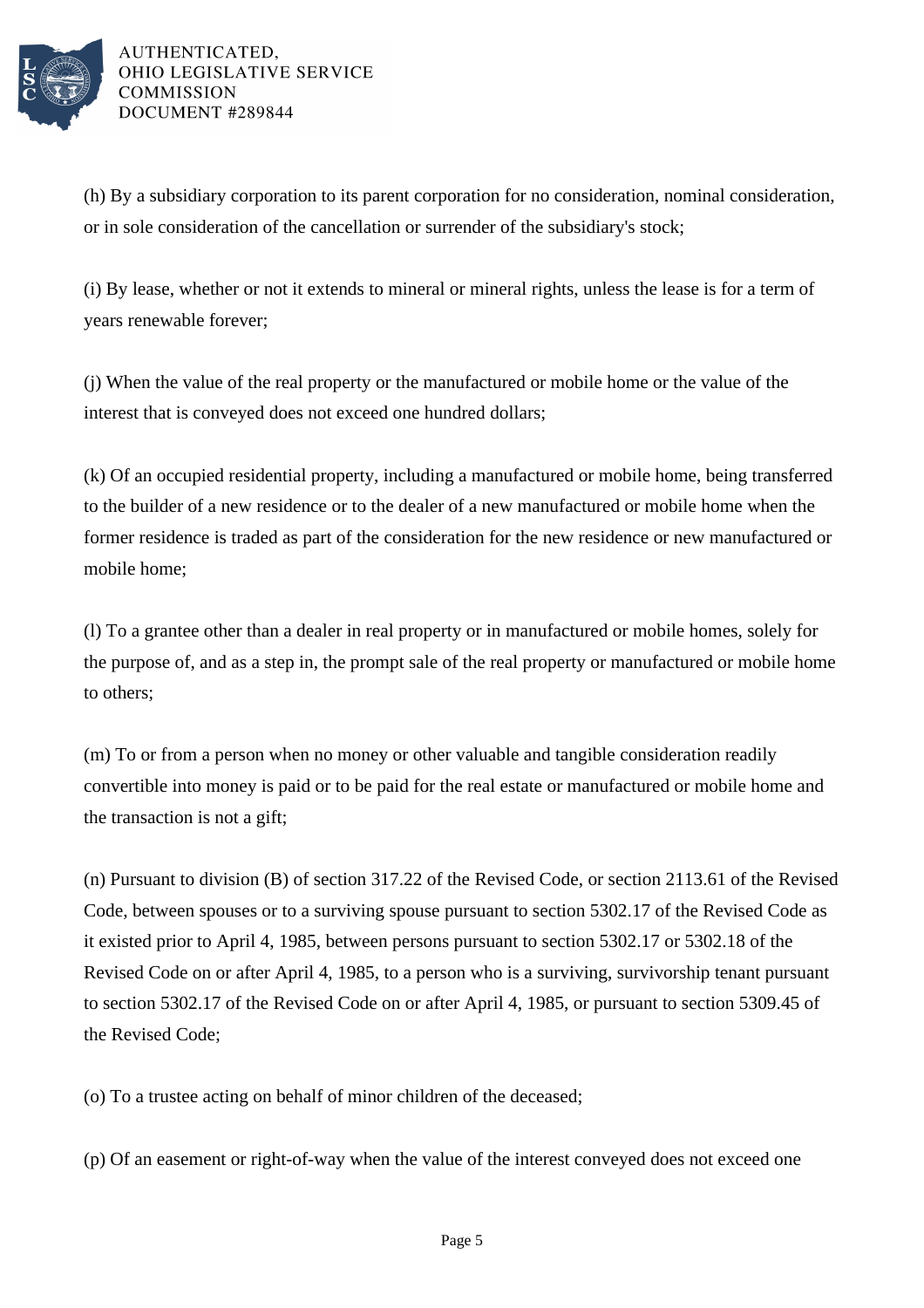

thousand dollars;

(q) Of property sold to a surviving spouse pursuant to section 2106.16 of the Revised Code;

(r) To or from an organization exempt from federal income taxation under section  $501(c)(3)$  of the "Internal Revenue Code of 1986," 100 Stat. 2085, 26 U.S.C.A. 1, as amended, provided such transfer is without consideration and is in furtherance of the charitable or public purposes of such organization;

(s) Among the heirs at law or devisees, including a surviving spouse, of a common decedent, when no consideration in money is paid or to be paid for the real property or manufactured or mobile home;

(t) To a trustee of a trust, when the grantor of the trust has reserved an unlimited power to revoke the trust;

(u) To the grantor of a trust by a trustee of the trust, when the transfer is made to the grantor pursuant to the exercise of the grantor's power to revoke the trust or to withdraw trust assets;

(v) To the beneficiaries of a trust if the fee was paid on the transfer from the grantor of the trust to the trustee or if the transfer is made pursuant to trust provisions which became irrevocable at the death of the grantor;

(w) To a corporation for incorporation into a sports facility constructed pursuant to section 307.696 of the Revised Code;

(x) Between persons pursuant to section 5302.18 of the Revised Code;

(y) From a county land reutilization corporation organized under Chapter 1724. of the Revised Code, or its wholly owned subsidiary, to a third party.

(4) For the cost of publishing the delinquent manufactured home tax list, the delinquent tax list, and the delinquent vacant land tax list, a flat fee, as determined by the county auditor, to be charged to